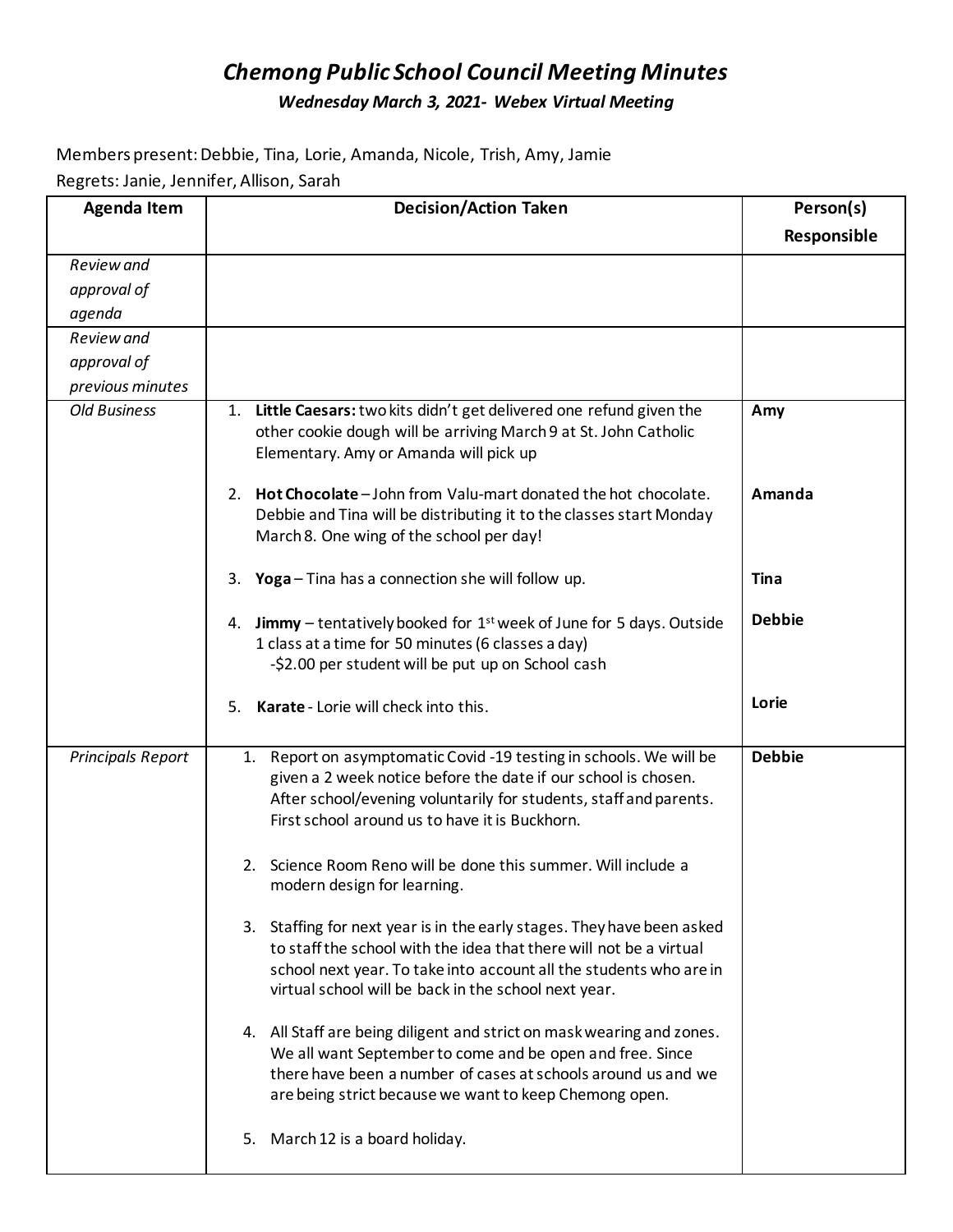|                                 | 6. Spirit week March 15-19.<br>March 22-26 Edmison Heights School has challenged our school<br>7.<br>staff to keep track of their steps. They are looking forward to this.<br>They are playing for something that hasn't been decided yet.<br>8. Teacher funding – grants have had a few that have come in. If<br>they don't spend it by March 31 that the money comes back to<br>Council.        |               |
|---------------------------------|---------------------------------------------------------------------------------------------------------------------------------------------------------------------------------------------------------------------------------------------------------------------------------------------------------------------------------------------------------------------------------------------------|---------------|
| <b>Vice Principal</b><br>Report | Nothing to report                                                                                                                                                                                                                                                                                                                                                                                 | Tina          |
|                                 |                                                                                                                                                                                                                                                                                                                                                                                                   |               |
| Teachers Report                 | Nothing to report                                                                                                                                                                                                                                                                                                                                                                                 | Lorie         |
| Treasures Report                | Report will be sent out this week on Edsby                                                                                                                                                                                                                                                                                                                                                        | <b>Trish</b>  |
| <b>Chairs Report</b>            | 1. Make it sow: Order Submitted, Order to come in on Friday the 5th<br>Amanda will sort over the weekend and then they will be<br>distributed next week. 294 kits were sold for a total of \$1577.00<br>Profit!!!<br>2. A post needs to be made on EDSBY about Parent council<br>fundraising money and what it is being spent on at the school. We<br>need to provide transparency with families. | Amanda/Nicole |